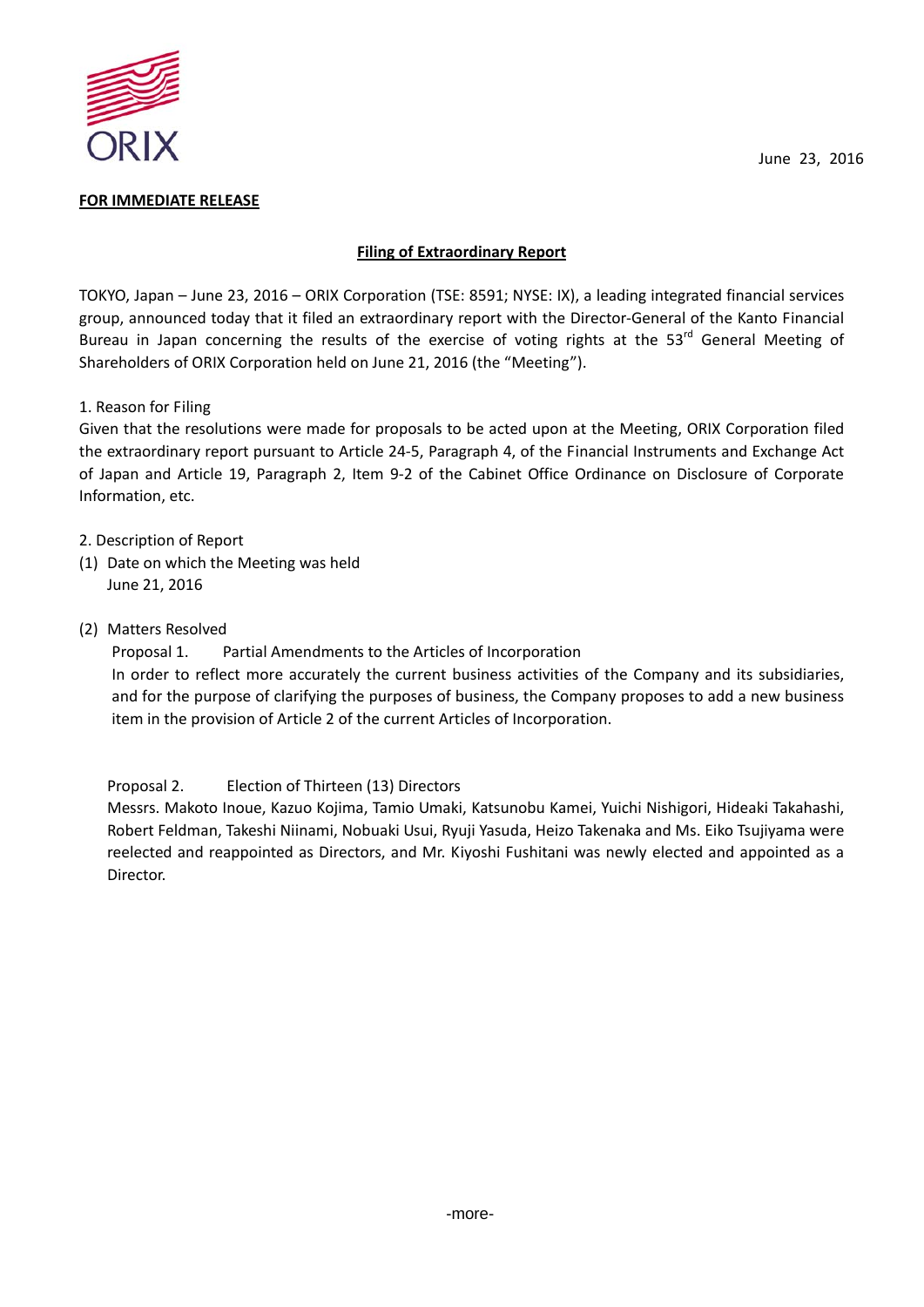(3) Number of voting rights for Approval, Disapproval and Abstentions in the Matters to be Resolved, and the requirements for Approval and voting results thereof

| <b>Matters to be Resolved</b> | Number of        | <b>Number of</b>    | Number of          | <b>Approval</b> | <b>Voting Result</b> |
|-------------------------------|------------------|---------------------|--------------------|-----------------|----------------------|
|                               | <b>Approvals</b> | <b>Disapprovals</b> | <b>Abstentions</b> | Rate (%)        |                      |
|                               | (units)          | (units)             | (units)            |                 |                      |
| Proposal 1                    | 10,495,770       | 5,867               | 1,321              | 99.82           | Approved             |
| Proposal 2                    |                  |                     |                    |                 |                      |
| Makoto Inoue                  | 10,424,241       | 77,616              | 1,587              | 99.14           | Approved             |
| Kazuo Kojima                  | 10,420,956       | 80,902              | 1,587              | 99.11           | Approved             |
| Tamio Umaki                   | 10,420,162       | 81,696              | 1,587              | 99.10           | Approved             |
| Katsunobu Kamei               | 10,421,083       | 80,775              | 1,587              | 99.11           | Approved             |
| Yuichi Nishigori              | 10,421,008       | 80,850              | 1,587              | 99.11           | Approved             |
| Kiyoshi Fushitani             | 10,420,476       | 81,382              | 1,587              | 99.10           | Approved             |
| Hideaki Takahashi             | 10,169,149       | 332,703             | 1,587              | 96.71           | Approved             |
| Eiko Tsujiyama                | 10,312,338       | 189,519             | 1,587              | 98.07           | Approved             |
| Robert Feldman                | 10,354,643       | 147,215             | 1,587              | 98.48           | Approved             |
| Takeshi Niinami               | 10,208,493       | 293,364             | 1,587              | 97.09           | Approved             |
| Nobuaki Usui                  | 10,331,450       | 170,408             | 1,587              | 98.26           | Approved             |
| Ryuji Yasuda                  | 10,308,125       | 193,732             | 1,587              | 98.03           | Approved             |
| Heizo Takenaka                | 10,351,782       | 150,062             | 1,587              | 98.45           | Approved             |

(Notes) Approval requirements for the adoption of each proposal are as follows;

- Approval of not less than two-thirds (2/3) of the voting rights held by the shareholders present at the Meeting who hold in aggregate not less than one-third (1/3) of the voting rights of the shareholders entitled to exercise their voting rights, is required for adoption of proposal 1.
- ・ Approval of a majority of the voting rights held by the shareholders present at the Meeting who hold in aggregate not less than one-third  $(1/3)$  of the voting rights of the shareholders entitled to exercise their voting rights, is required for adoption of proposal 2.
- (4) Reason for Not Counting a Portion of the Voting Rights of the Shareholders Present at the General Meeting of Shareholders

Since the results of all the proposals were conclusively decided by the exercise of the voting rights prior to the Meeting and a portion of shareholders in attendance at the Meeting, only the number of voting rights for approval, disapproval and abstentions of the shareholders present at the Meeting, which ORIX Corporation was able to confirm, including those of the shareholders present by proxy, has been counted.